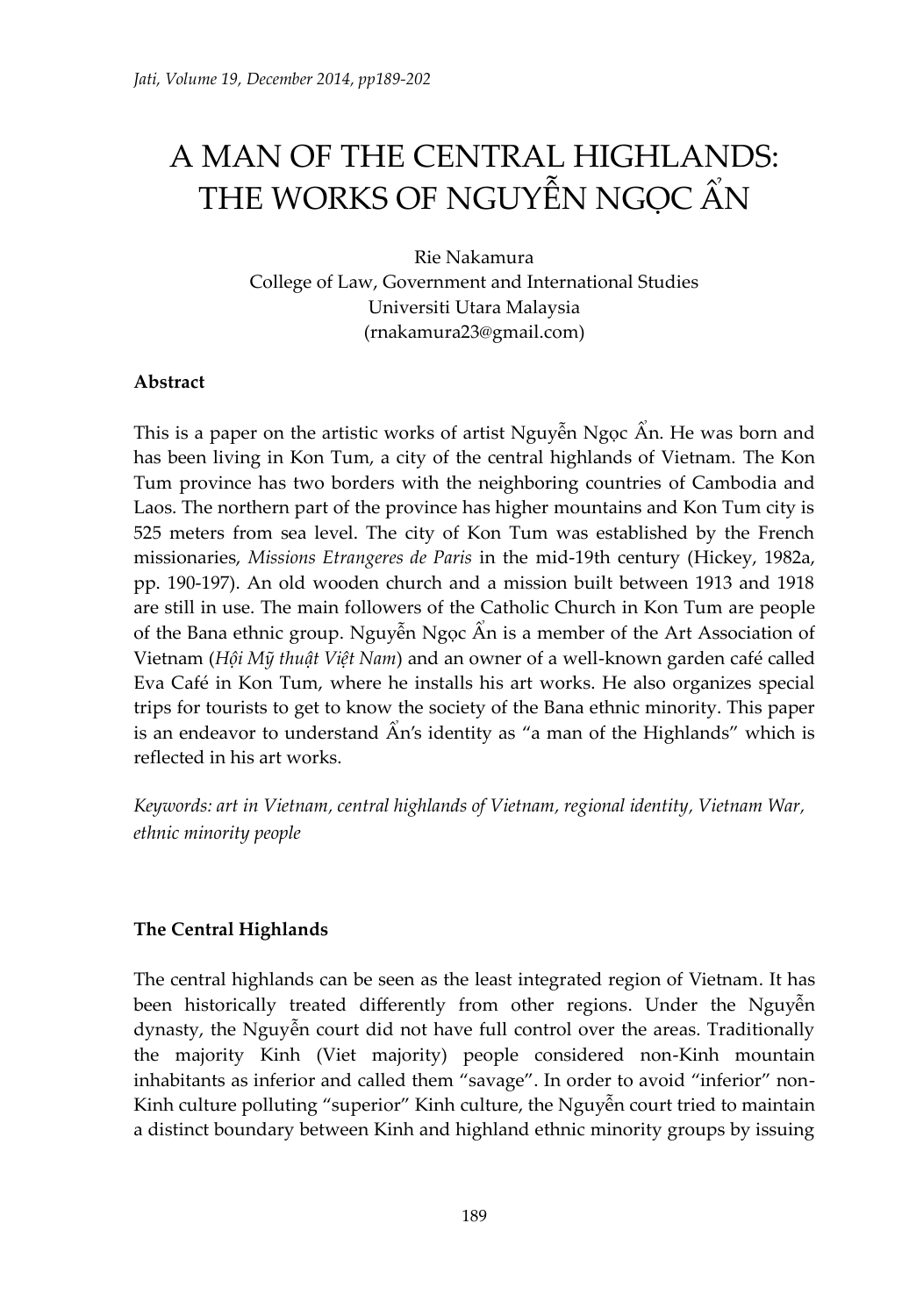various regulations to keep the two populations separate (Woodside, 1971, pp. 242-243).

During the French Colonial period, highland people received different treatment by the colonial administration. The Catholic missionaries were the first to enter the minority communities in the central highlands around the mid-19th century. The French became interested in the central highlands primarily for reasons of border-security. In 1895, the highlands came under the authority of the French colonial administration. Under French control, the ethnic minority people in the highlands were taxed while males aged between 16 and 60 were subjected to corvee labor for road construction and other public works, or occasionally for the privately-owned French plantations (Hickey, 1892a, pp. 199-224).

In 1913, Leopold Sabatier became the head of the autonomous district of Darlac, and during his term (1913-1926) the political and strategic colonial administration was established. Sabatier was fascinated with Rhade (Ede) culture, and gained profound knowledge of highland traditions. He established the Franc-Rhade school, an indigenous law court and medical facilities. Under his administration the rights to the land among the ethnic minority people who practiced shifting cultivation were protected. In order to protect the highland ethnic groups, Sabatier kept out the Kinh and Chinese traders as well as French missionaries and businessmen from entering the highlands. He organized the highland military called the *Garde Indigene Moi* (Hickey, 1982a, pp. 297-308).

During the first Indochina War (1945-1954), the highlands became a strategic asset for the French. In 1950, the highlands became Emperor domain, Crown domain of the Southern Highlander Country (*Domaine de la Couronnedu Pays*), which is generally referred to as *Pays Montagnard du Sud*. This put the central highlands directly under the authority of Bao Đại, but actually continued to be administered by the French (Hickey, 1982a, p. 406; Salemink, 1991, p. 264). Although the ethnic minority people were exploited by the French under direct colonial administration, they were always kept separate from the rest of the Vietnamese population. Consequently, those conditions allowed a certain degree of autonomy in the highlands (Volk, 1979; Hickey, 1982a).

After the Geneva Agreements in 1954, the Republic of Vietnam (South Vietnam) was established in 1955. The central highland population was put under the direct administration of the Southern Vietnamese regime. President Diệm adopted an assimilation policy and the highland ethnic minority people were forced to take Vietnamese names and forbidden to wear their traditional clothes. Their highland law courts were abolished and only the Vietnamese language was allowed in the schools (Jackson, 1969; Mac Đu'ò'ng, 1969; Volk, 1979; Hickey,1982a, pp. 47-60). Massive numbers of Vietnamese were also brought into the highlands to modernize the highlands and also to solve the problem of the vast influx of refugees from the north after the Geneva Agreements (Volk, 1979; Hickey,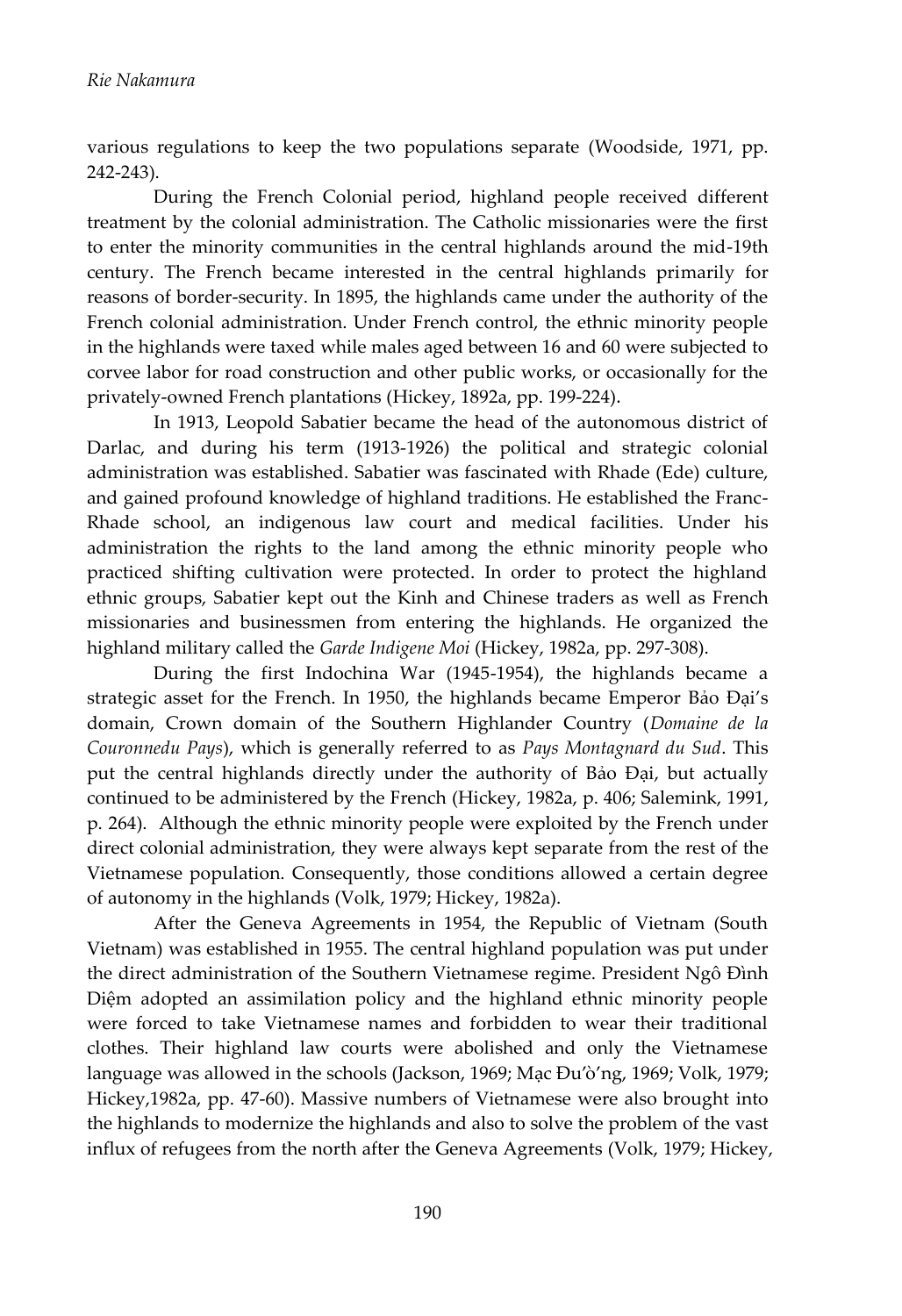1982a). By 1960, over 60,000 mostly Kinh settlers had resettled in the highlands and by 1963, nearly 40% of the total population of the highland provinces were estimated to be Kinh people. The large migration of Kinh people into the highlands caused land-grabbing and land-loss among the highland minority peoples (Hickey, 1982a, p. 62).

In 1959, in order to prevent Communist penetration into the highland ethnic minority population, the South Vietnam government promoted a policy of settling them in fortified villages. At least 65% of highland villages had been relocated since 1945 (Hickey, 1982b, p. 228). The projects were generally illprepared and badly carried out. The highland minority people suffered from inadequate housing, lack of sufficient water resources and delayed food rations in their new settlements. Considerable numbers of ethnic minority people in the highlands died in their new settlements from malaria, dysentery and salmonella (Osnos, 1971; Volk ,1979, p. 80; Hickey, 1982b, p. 166).

The strong assimilation policies and drastic changes of their livelihood provoked various ethnic movements to resist government control and to politically separate the highlands from South Vietnam: the Bajaraka movement called the Front Unifié de Lutte des Races Opprimées (FULRO: the United Front of the Oppreced Races) (Hickey, 1982b, pp. 47-62).

After the reunification of the North and the South, the central highlands were recognized as an integral part of the Socialist Republic of Vietnam. However, after reunification the Vietnamese government did not pay as much attention to the ethnic minority people and their regions as before when they were important for mobilizing during the war effort. Ethnic minority people living in the mountainous areas were considered to be obstacles for socio-economic development and were left behind. Meanwhile the central highlands became the Vietnamese people's new frontier. After the adaptation of new economic policies,  $d\hat{\sigma}$  *m* $\hat{\sigma}'$  or renovation a large number of migration of Kinh and other ethnic minority people from the North and other parts of Vietnam flooded into the central highlands to seek new economic opportunities.

I visited Buon Ma Thuot, the city of the central highland for the first time in 1993. I stayed in one of a few government run hotels in the city center. In the room I stayed, there were thin curtains too small for the size of windows that could not block the strong afternoon sun. From the window, I could see a big armoured tank installed as a victory monument at the city center. The city did not have many large and tall buildings and the streets were quiet. Most of the streets other than the city center were not paved. I revisited Buon Ma Thuot in 2011 and was astonished by its transformation to an urban city. I could not find anything which reminded me of the dusty small town that I visited in 1993. The city is now filled with people and large buildings including many modern shopping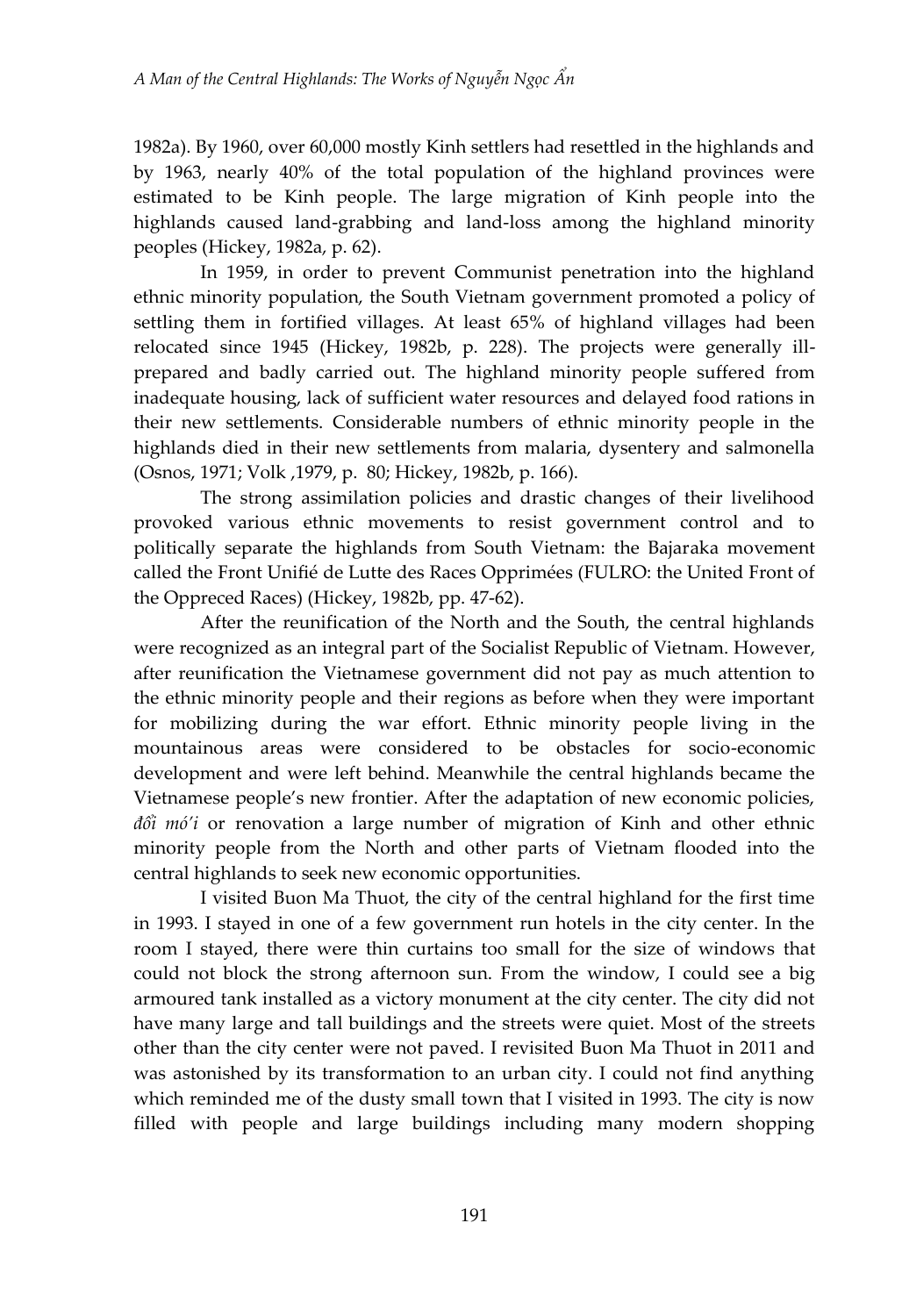complexes. Paved wide streets are occupied by many motocycles, cars, trucks and buses.

In 1976, the population of Dak Lak province, where Buon Ma Thuot is located, was approximately 360,000 but by 2007, the population had increased to nearly 2 million (Asano, 2007, p. 42). In 2001 the Vietnamese government was stunned by the ethnic minority people uprisings in the central highlands. There have been small conflicts and confrontations between highland ethnic minority people and Kinh migrants since 1998. In 2001 large scale demonstrations across major cities of the highlands such as Plaiku, Ban Ma Thuot and Kon Tum were organized. The uprisings were said to be due to the failure of substituting shifting cultivation, loss of land and the crash of coffee prices (Shin-ne, 2007, p. 100). There was another uprising in 2004. It resulted from the Government's mismanagement of the central highland economic development and negligence of understanding highland ethnic minority people's socio-economic problems (Ito, 2009, p. 33-41). The central highlands continues to be a sensitive region for the Vietnamese government.

# Background of the artist, Nguyễn Ngọc Ấn

The family of Nguyễn Ngọc Ẩn originally came from Quy Nho'n, a coastal city on the south-central coast of Vietnam. His maternal uncle followed the French missionaries and became a Catholic priest in Kon Tum. He had invited his younger sister to help him take care of his daily life. She met  $\hat{A}n$ 's father in Kon Tum and married there.  $\hat{A}$ n was born in 1959 as the first son of a Catholic family. The Catholic religion can be thought of as a marker of Kinh migrants' background in Kon Tum. The majority of the older migrant families who had been living in the central highlands prior to 1975 are Catholic while many of the recent migrant families are Buddhists.

Nguyễn Ngọc Ấn's maternal uncle, a Catholic priest who was fluent in a few highland ethnic minority languages had the intention of bringing up  $\hat{A}$ n to be a priest. At the age of 13, after completing form 6 of his elementary education, he was sent to the seminary. However as a young boy,  $\hat{A}$ n could not bear the regimented seminary lifestyle and went back to a formal education. He remembers his childhood as spending lots of time in rivers and fields with his friends who were mostly ethnic Bana children. Because he had close interaction with Bana people since he was young, he grew up speaking the Bana language fluently and had profound knowledge of their society and culture.

In 1975,  $\hat{A}$ n was 15 years old when he saw his father for the last time. He still remembers the final words of his father speaking to his mother: "Take care of our children". His father did not come back from the battlefield and his family never received any information about him after the war. During a conversation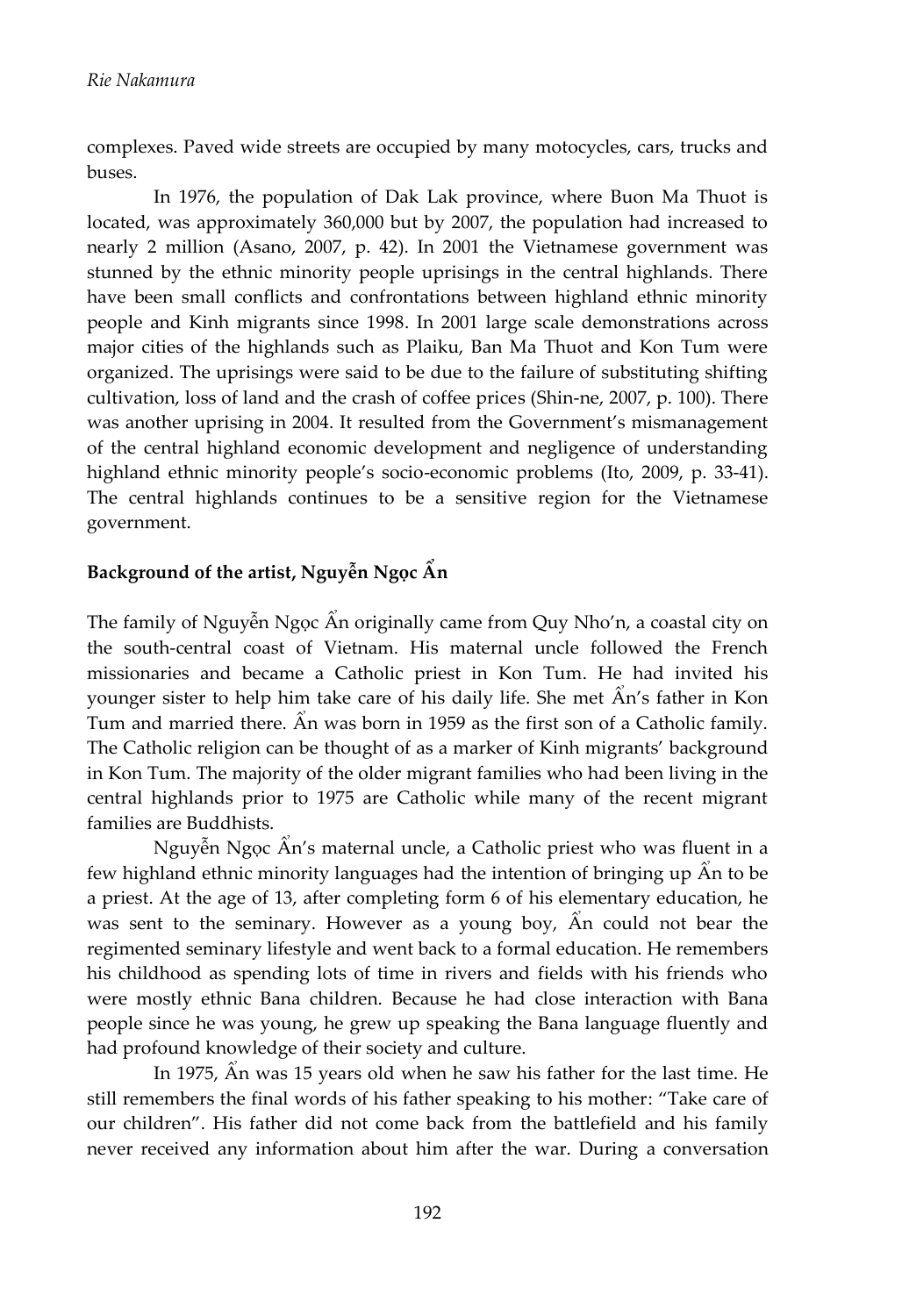over dinner his friend mentioned that his father may have been killed in the war, but An insisted on using the words "missing in action" instead. He has made efforts to find his father at least twice by consulting with psychics. The story of his missing father is a repetitively mentioned topic that seems to indicate that for  $\hat{A}n$ the Vietnam War (the 2nd Indochinese War) has not ended.

Since  $\hat{A}n$ 's father was a soldier of South Vietnam, and he is from a Catholic family, he was considered to have "a wrong family background" in the eyes of the new Communist government of Vietnam. Usually people who had such a family background were not allowed to attend higher educational institutions. However, An managed to enter école de beaux art de Hue (later named Hue University). His community services made him an exceptional case and enabled him to further his studies. After the war in order to help with his family's finances, he opened a small drawing studio with two friends. Their studio received various orders for designing advertisements, drawing portraits and making decorations for the people in the community. Sometimes the local government ordered some propanganda posters from  $\hat{A}n$ 's shop. Since his shop provided services for the community,  $\hat{A}$ n was allowed to take an entrance examination for the école de beaux art de Hue where he matriculated for the following five years.

Upon completion of studies in Hue, An went back to Kon Tum. He wished to continue his study of art at a higher institution, but he was employed at the Department of Culture and Information in Plaiku. He does not seem to have pleasant memories of working as a bureaucrat. While working at the department, he started to practice Buddhist meditation. After working for the department for two years,  $\hat{A}$ n finally decided to give up the government job. He spent lots of his time simply meditating, especially after he left his job. He also started a business of buying and selling iron scrap. Though his relatives and friends were very skeptical about his new business,  $\hat{A}$ n collected and sold iron scrap for 10 times its original price.

At the age of 27,  $\hat{A}$ n married his wife who has a similar background to him. She is from a Catholic family in Kon Tum who lost her father who was a soldier in the South Vietnamese army during the war. With his wife's understanding and support, he took and passed the entrance examination of Ho Chi Minh City Art University. He pursued his dream for five years of studying art in Ho Chi Minh City. While he was in Ho Chi Minh City, his wife could not continue the scrap iron business by herself. She started to sell coffee instead and this coffee shop was the origin of the garden cafe, Eva Café. Before creating Eva Café, An designed a park along the river for a private company in Kon Tum. After the garden was completed, the Kon Tum province intervened by saying that the park was located on the land owned by the province. The company could not argue against the local government so the park became provincial property. This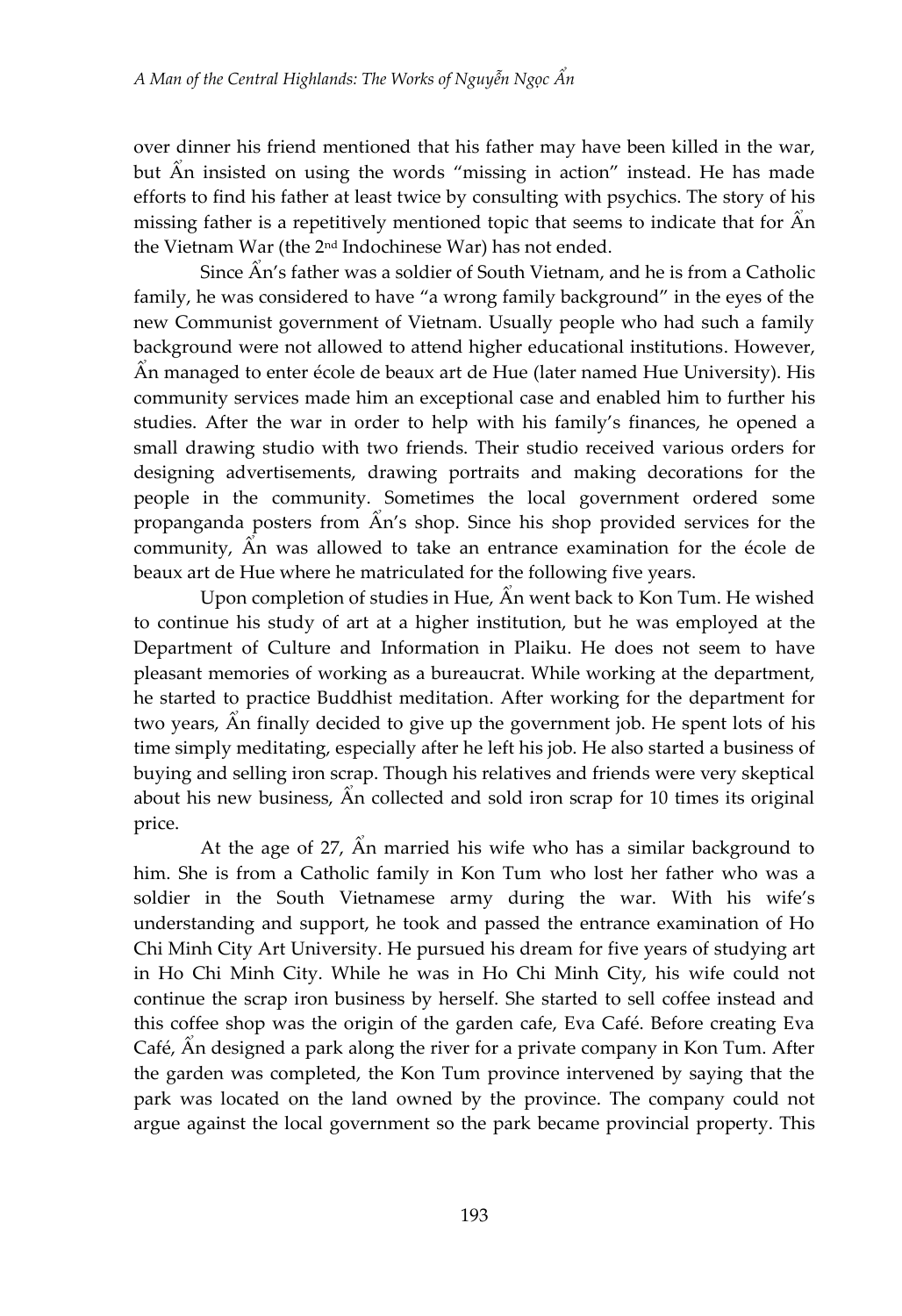incident motivated  $\hat{A}$ n to create his own garden where he could then install his art pieces and express his own artistic ideas.

#### **Eva Café and the tour of** *Nous Avons Mange la Foret*

Eva Café is situated in a quiet neighborhood of Kon Tum city. As you enter the gate, you are in the world of  $\widetilde{A}n$ 's highlands.  $\widetilde{A}n$ 's intention is to save the "DNA" of the highlands in his garden in response to the loss of highland traditional culture. The garden is filled with trees, plants and flowers. One can see small fish in ponds and enjoy birds singing. A few bowers in the garden are in harmony with their green background which is decorated with gongs and other materials used by the ethnic minority people of the highlands. The wooden sculptures that are installed in different corners of the garden are reminiscent of those erected at the mourning house of the highland ethnic minorities and stand together with  $\hat{A}n's$ own works of scrap iron sculptures. An seems to create this entire garden as a work of art. The best way to understand the concept of his garden is to participate in a tour called, *Nous Avons Mange la Foret* (We Eat the Forest) which he organizes for visitors who are interested in learning about life in the highlands. The name of tour is taken from the famous 1957 ethnography on the Mnong Gar people by French anthropologist George Condominas. An had been visiting mountains and Bana villages for sketching and had an idea to share his experiences in the mountains with other people. He has been conducting the tour since 2009. Depending on their interests and physical strength,  $\hat{A}$ n organizes and accompanies various trips to the mountains where visitors can experience the life of Bana people. Most people who take the *Nous Avons Mange la Foret* tour are foreigners and expatriates. Their letters expressing their gratitude to  $\hat{A}n$  for organizing such wonderfully memorable trips are posted at Eva Café. Deeply impressed by the tour, some come back to make another trip with  $\hat{A}$ n not only to the central highlands but also to other parts of Vietnam.

I participated in the *Nous Avons Mange la Foret* tour in the summer of 2012. I spent four days at the Bana villages in the mountains. We departed from Eva Café and traveled by motor bike on the national road No. 24 to the north for about two hours and reached the Bana village called Kon brăp du. We left our motor bike at the village head's house and each of us carried our belongings and headed toward the mountains on foot. Mr. Bong, a Bana man in his early 60s, helped us carry our heavier items. Mr. Bong, who was barefoot and carrying more than 20 kg on his shoulders, hiked up the mountain quickly and I could barely keep up with his speed. After the three-hour hike, we came up to a Bana dwelling of a few families, and stayed in one of their four houses made out of wood and bamboo for the night. The next day at around 10 am, we started to walk to another Bana dwelling place and reached our destination around 2 pm. We stayed in the house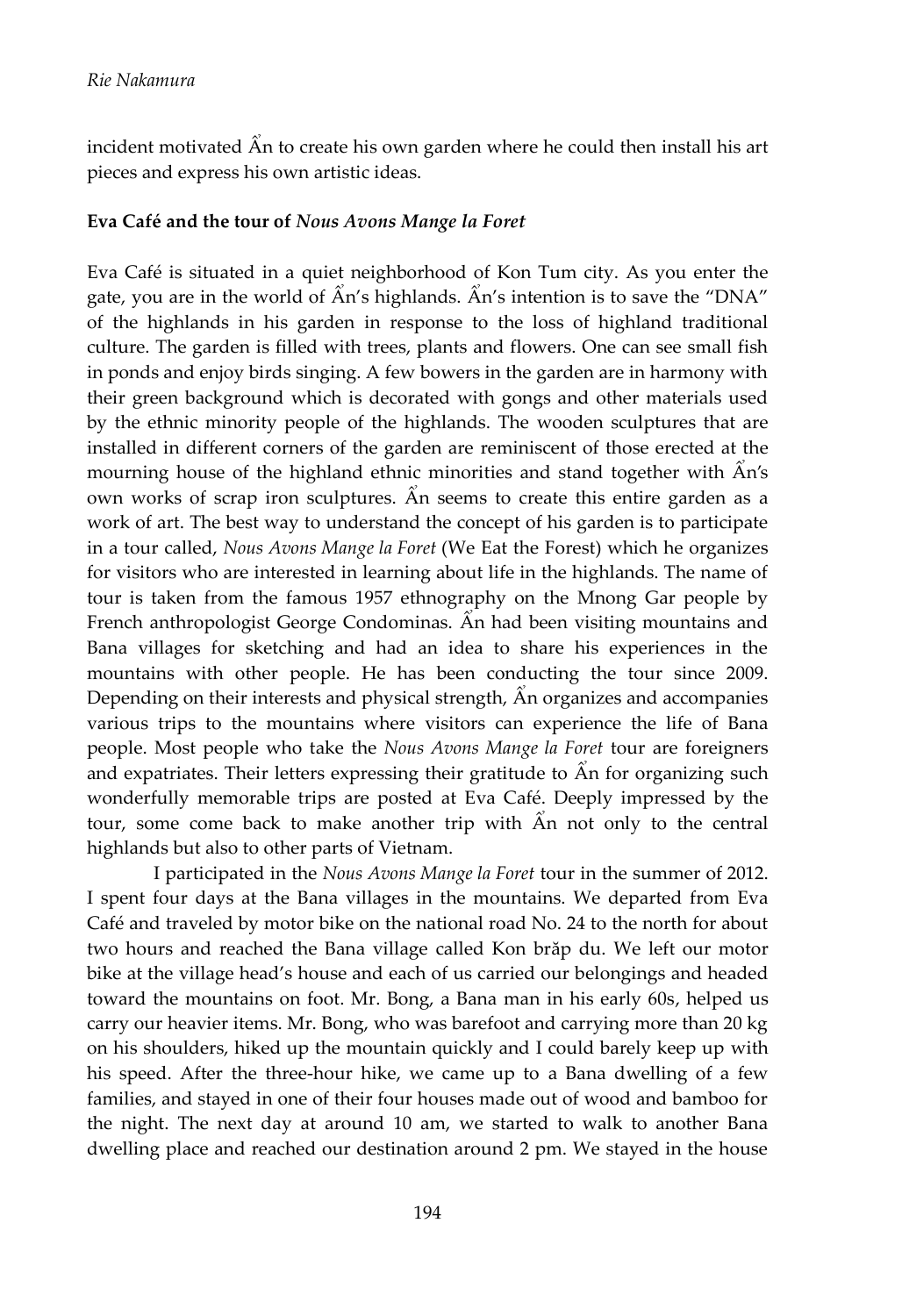of a young couple, Mr. Trau and Ms. Nong with their three children. The following day, we went to the mountains with Mr. Trau to set up traps. He never wasted a minute, constantly on the move and in search of food while setting up the traps. I was amazed how quickly he could identify and gather various foods. After we entered the mountains, within 10 minutes, he identified edible plants and collected them. In this trip he could identify and gather five different kinds of food of which some were used to prepare our lunch. Mr. Trau also used trees and vines to build temporal pathways for us when he saw we could not climb up steep hills. All the work was carried out effortlessly. We had trapped game for our breakfast the next day and after breakfast we left the mountains to return to Kon Tum city.

There was no electricity nor running water at the Bana residences we stayed. A flushable toilet, a bath tub or hot shower were out of the question. I found very basic essential daily activities difficult to carry out in the mountains: eating, sleeping, going to toilet, bathing and washing. We ate what they grew in the fields and what they found or caught in the mountains. We bathed in streams and slept on the floor where pigs and chickens slept underneath. Although they do not seem to have a clock at home, our life in the mountains was surprisingly well regulated. Our hosts got up in the morning, prepared breakfast, attended animals, and around 10 am after finishing breakfast they all went to the fields to work. By 1 or 2 pm they returned from the fields to prepare lunch and rest after lunch. Around 4 or 5 pm, they started to prepare dinner and in the evening, they gathered in somebody's house to chat and drink by candlelight.

 $\hat{A}$ n wished before the trip that I would understand how Bana people live by "eating the forest". Through this trip I could see how Bana people live in the mountains by taking advantage of rich mountain resources. An emphasized that in the mountains, "we are their students" and that "we learn from the Bana people how to live in the mountains". Since he spoke the Bana language fluently we did not have any communication problems while we were in the mountains. The younger generation of the Bana people spoke Vietnamese so I could also communicate with them to a certain degree. An commented on the lack of language ability of Vietnamese ethnologists who came to work in the highlands. He criticized them as being obnoxious and authoritative since they spouted to the Bana people in Vietnamese and never showed an attitude of learning from them about their life.

It was obvious that the mountains could not support a large number of people's livelihoods. As the number of migrants into the area increased, their traditional ways of life in the mountains has changed. The lowland lifestyle has been coming up into the mountains. I heard sounds of motorbikes on hills and saw paper, plastic bags and bottles scattered around the Bana people's dwellings. The lowland materials from the cities found in the mountains look out of place. Even a small plastic candy wrapping on the ground looked alien in the place and I could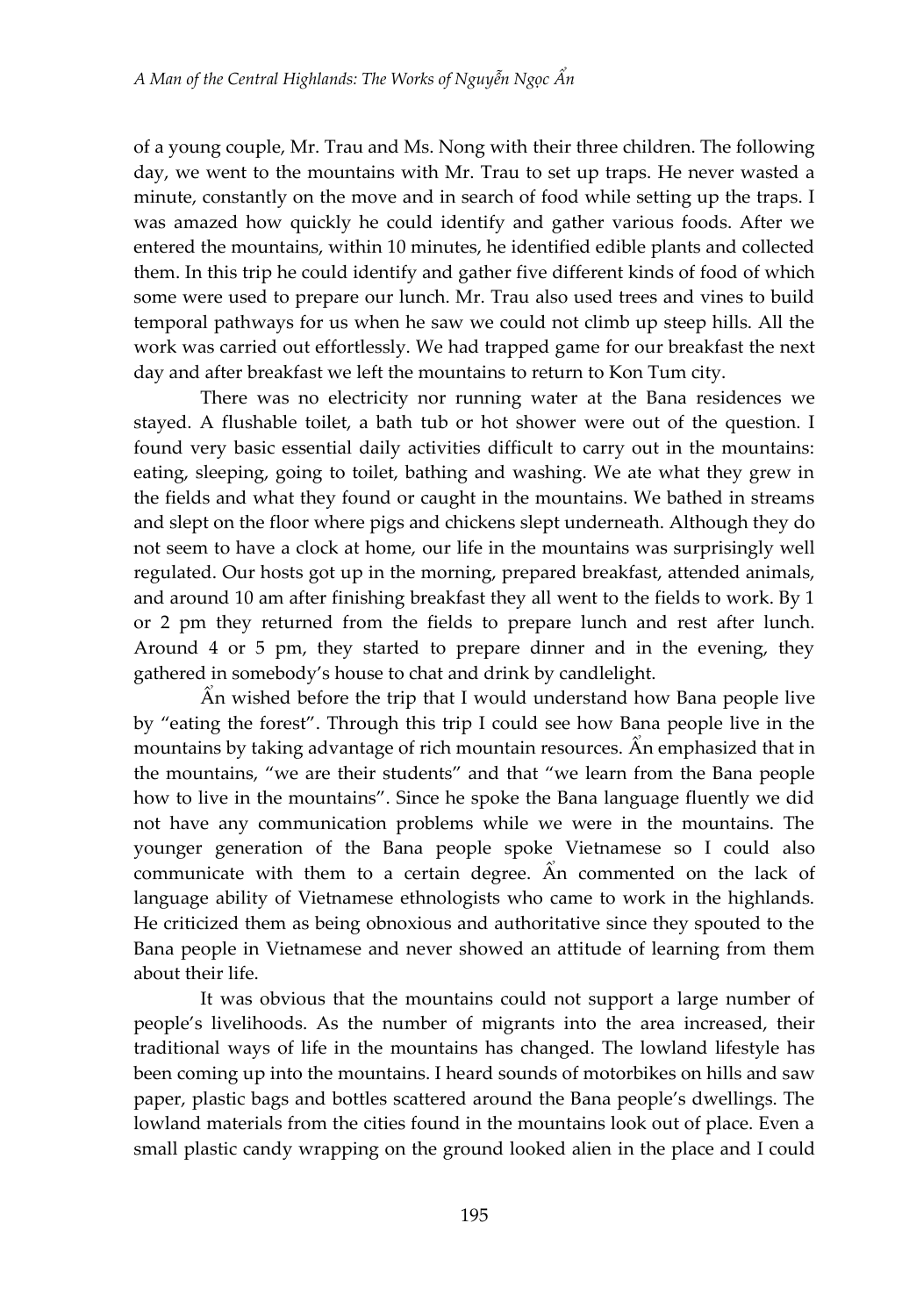not help feeling that they are contaminating the mountain's environment. An told me of his conversation with Mr. Trau in which he suggested he go to the mountains and live along the road like other ethnic minority people so that they could get electricity and easily travel to cities and the market. Mr. Trau answered that he preferred to live in the mountains. Although living in the lowlands is convenient, at the same time there would be lots of complicated problems. It was a new realization for me to find out that the young Bana couple chose to live in the mountains.

I was a little disoriented when I came back from the *Nous Avons Mange la Foret* tour. We came back to the Eva Café in Kon Tum. Eva Café was crowded with customers when we arrived. As soon as we took off our backpacks from the motorbike,  $\hat{A}$ n started to help attending to the customers in the café. I waited for him to take me to a hotel. I did not want to talk to any lowlanders and tried to hide myself inside the Eva Café garden since the garden was closest to the highlands. I found the small replica of a kitchen with an open fire as the most suitable corner in remembrance of my mountain trip. The garden was made in a way that provokes the sentiment and feelings I had in the mountains. I felt that my understanding and appreciation of the garden deepened after I came back from the *Nous Avons Mange la Foret* tour.

While watching the fire, sitting next to a friendly little dog and smelling smoky air, I remember the mountains and then thought about my life at the university which is controlled by suffocating regulations consisting of lengthy faculty meetings, tedious administrative work, lecturing in front of sleepy students and grading their hard-to-make-sense-of papers. Thinking about my sincere effort to pass a day in the mountains, I felt my university life as something superficial and shallow. My life seemed to lack something fundamental and quintessential. It was a surprise for me to see  $\hat{A}$ n using a register and giving change to customers. I could not understand how he managed to switch back into the lowland life so easily and quickly.

Hearing my sentimental contemplation as an aftershock of the *Nous Avons Mange la Foret* trip, An started to talk about the significance of maintaining a balance in our lives: between a life in the mountains and a life in the lowlands, a life as a cafe owner and a life as an artist, a life as a husband and father and a life as a man. We have various lives in our lives and keeping a balance amongst the various roles in one's life is the most important so that we can enjoy all aspects of lives we live. How then can we keep a balance in life?  $\hat{A}n$  practices meditation to maintain the balance in his life. He has practiced meditation since the time that he worked for the Department of Culture and Information in Plaiku. During our mountain tour, I woke up every morning to find him already up and meditating. The meditation probably enabled him to engage in various aspects of his life in a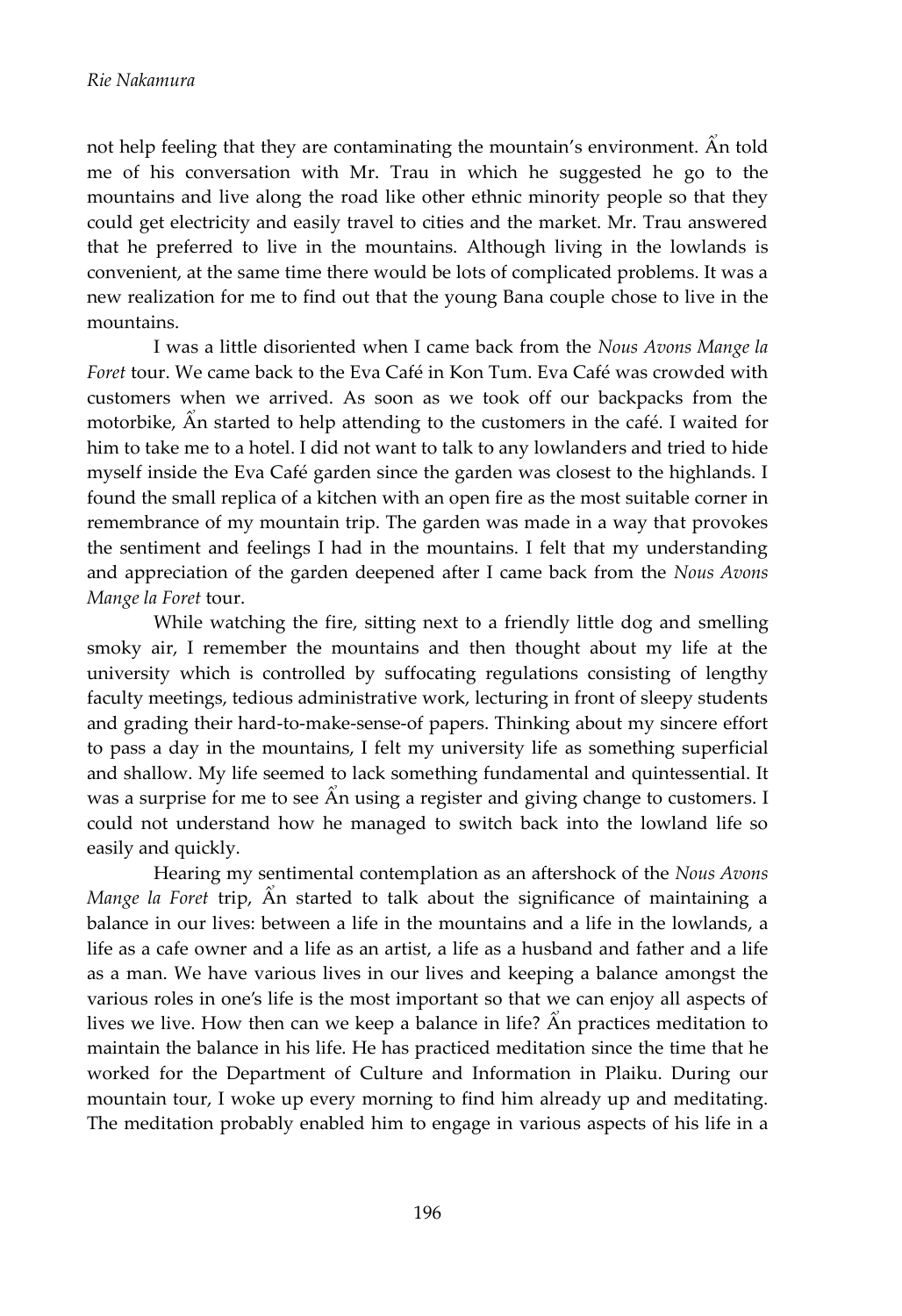balanced manner and helps him travel between the lowlands and the highlands without any emotional troubles.

# The works of Nguyễn Ngọc Ấn: *Memories of the Mountains* and *The War and Human Loss*

The first An painting I saw was at the Central Coast and Central Highland Regional Exhibition organized by the Artists Association of Vietnam in August 2011. An sent his oil painting titled *Memories of Mountains* (*Notienting the cao*) which he painted in 2009. The same painting was included under a different title, *The Place of Life* (*Cõi sinh*), a book introducing artists from Kon Tum and their works published by the Association of Art and Literature of Kon Tum province. It was merely one of the pretty paintings I saw before I did the *Nous Avons Mange la Foret* trip. However after the trip, I appreciated the painting differently.

In this painting, one can identify a few ethnic minority people who are engaging typical activities such as milling rice and drinking liquor out of a jar by bamboo straws with a dark blue background and star-like things that radiate warm gentle lights. The ethnic minority people do not have any individuality. Actually they are painted like ornamental shadows decorating a circular body, creating a certain rhythm. It reminded me of the time I spent in the mountains: the regulated cycle of a day, which was in tune with the natural environment, the close relationship of the family and the neighbors, concentrating on carrying out quintessential activities of life. The painting brought me back to the peaceful inward feeling I had while I was in the mountains.



Figure 1: Artist, Nguyễn Ngọc Ấn and his painting "memories of mountains" at Eva café.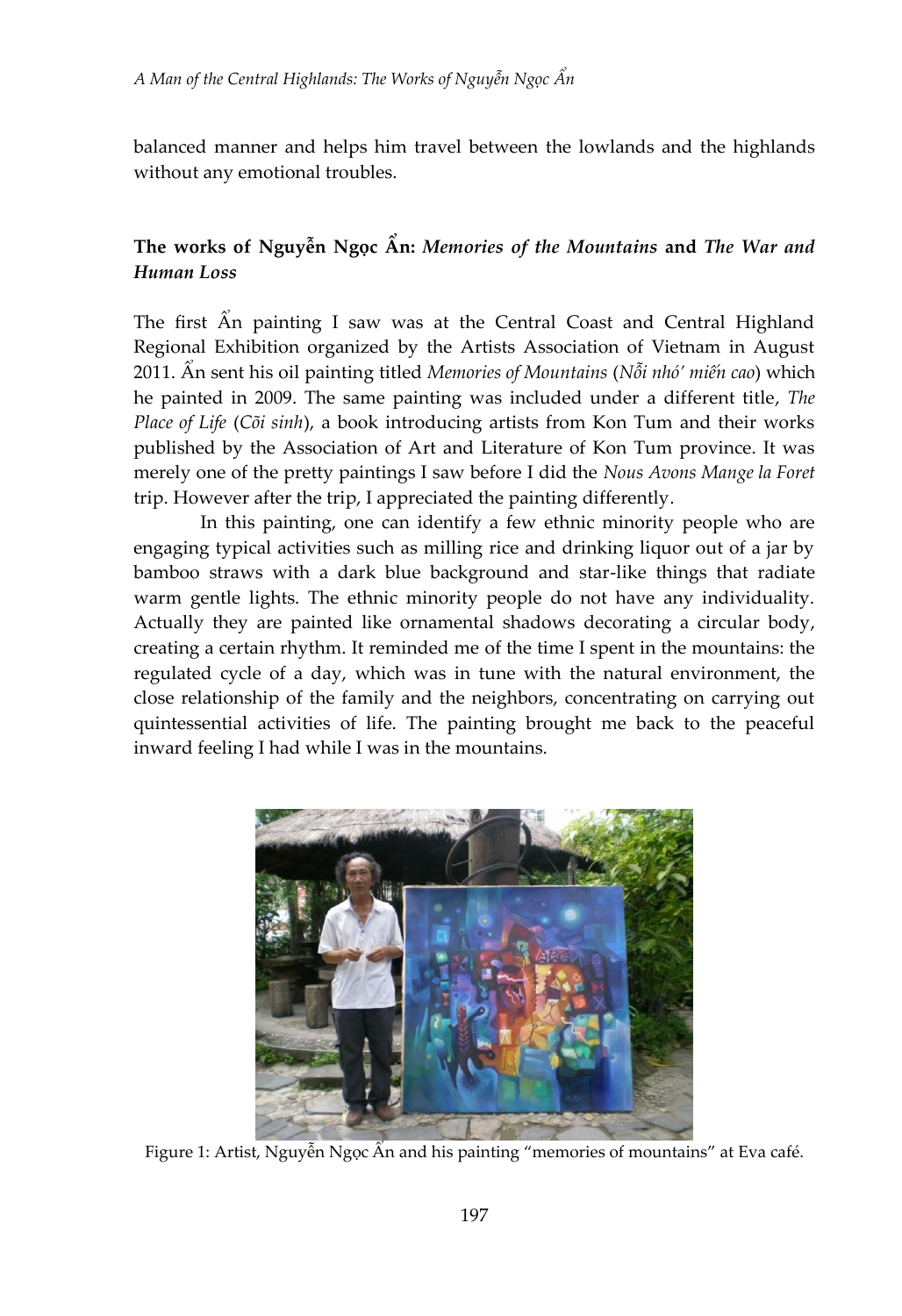It also made me think that the ethnic minority people, like the shadows in the painting, represent not just ethnic minorities but humans in general who are living in the cycle of the universe and are a part of a cosmic rhythm. We all are a part of a large cosmic cycle. By painting ethnic minority people as abstract shadows,  $\hat{A}$ n transforms them out of the specially marked category of  $\dot{\alpha}$ , *c*, ethnic minority people. They are no longer curious "people of other groups" who practice unfamiliar customs or wear colorful exotic costumes. Instead they are representative of us and are a part of the cycle of the universe. In this sense, the old title of the painting *The Place of Life* (*Cõi sinh*) seems to be a more suitable title than *Memories of Mountains (* $N\delta i$  *nhó' miến cao).* Ân probably changed the title before sending this painting to the exhibition in Plaiku.

An used to produce souvenir-type of paintings of ethnic minority women carrying out daily activities in a village. However, he no longer produces such paintings though they were quite popular in the market. According to  $\hat{A}$ n, such souvenir paintings do not provoke any feelings and do not bear any meanings or messages. They are just pretty decorations for walls. He also argued that as life is a journey and a constant transformation, his art should not hang onto one style, but should constantly change. The medium and style of his art are changing, but his art bears an unchanging persistent message/identity: a man of the central highlands.



Figure 2: War and Human loss at the central and central highland regional exhibition of arts in 2012 in Quảng Ngãi

 $\hat{A}n$ 's identity as a man of the central highlands is expressed by his relationship with the Bana ethnic group and his work is inspired by his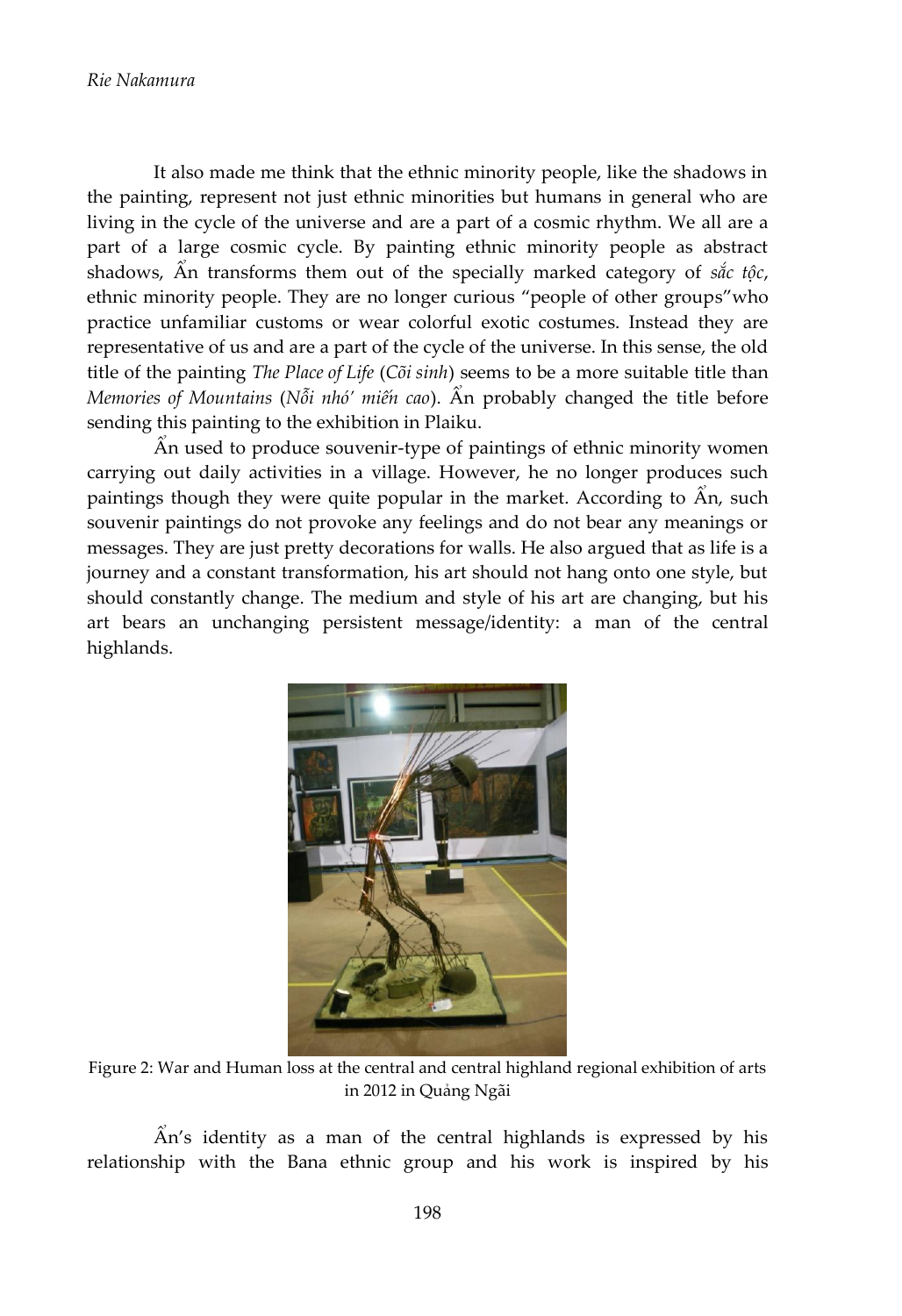relationship with them and a very strong sentiment against war. An sent a scrap iron sculpture to the Central Coast and Central Highland Regional Exhibition of Arts in 2012. The sculpture titled *War and Human Loss* captures the moment when a person is blown away by a land mine. He put sand in a shallow square box and erected the sculpture. A real mine used during the Vietnam War was covered with a twisted cloth bag and placed at the botom of the sculpture. Two helmets (Figure 2) are lying on both sides of the mine. A victim's blasted body is depicted by nervously waved thin iron bars. Barbed wires cling to the victim's legs (See Figure 2).

In the highlands, both the majority Kinh and the ethnic minority people suffered from being caught between two forces, the South Vietnam Government and the Communist North Vietnam. The accounts by US Army infantry Lieutenant Colonel Thomas McKenna during the war in Kon Tum in 1972, known as the Easter Offensive among the Americans, explains the frightening magnitude of the war in the highlands. It was not the attacks by the Vietnamese Communist guerillas but those by the North Vietnamese Army with heavy artillery where for the first time armoured tanks were brought into the Central Highlands. Kon Tum was surrounded by the North Vietnamese army and became an isolated island in the Highlands. The population of Kon Tum suddenly increased through an influx of refugees from the surrounding areas (McKenna, 2011)<sup>1</sup>.

 $\hat{A}$ n as a young boy witnessed people's suffering and misery during the war and experienced it himself as a victim of the war. He remembers the wars in Kon Tum in 1972 and 1975 with horrifying images that he would never be able to forget. When there was an attack, his teacher ordered the class to hide under their desk immediately. The thin desk could not be any protection in reality but he and his fellow pupils jumped under their desks. When the Communist army surged into the highlands in 1975, there was a rumor that the Saigon government would leave the highlands in the hands of the Communists. People fled from the highlands in panic. An's mother took her young children, fleeing from the highlands. They walked along National Road No. 19 toward a place called Phu Bon near the Ba River. Dead bodies and injured people were lying along the road and he and his family had to sleep on the road under a broken car during the night. An was horrified to find the people who slept close to his family on the road

 $\overline{a}$ 

<sup>1</sup> In this book, McKenna (2011) argues that if Kon Tum and the highlands fell into the hands of the North Vietnamese Army in 1972, South Vietnam would have been divided and lost the war against the Communists. The battle of Kon Tum or the Easter Offensive in 1972 saved South Vietnam (p. 3, p. 72).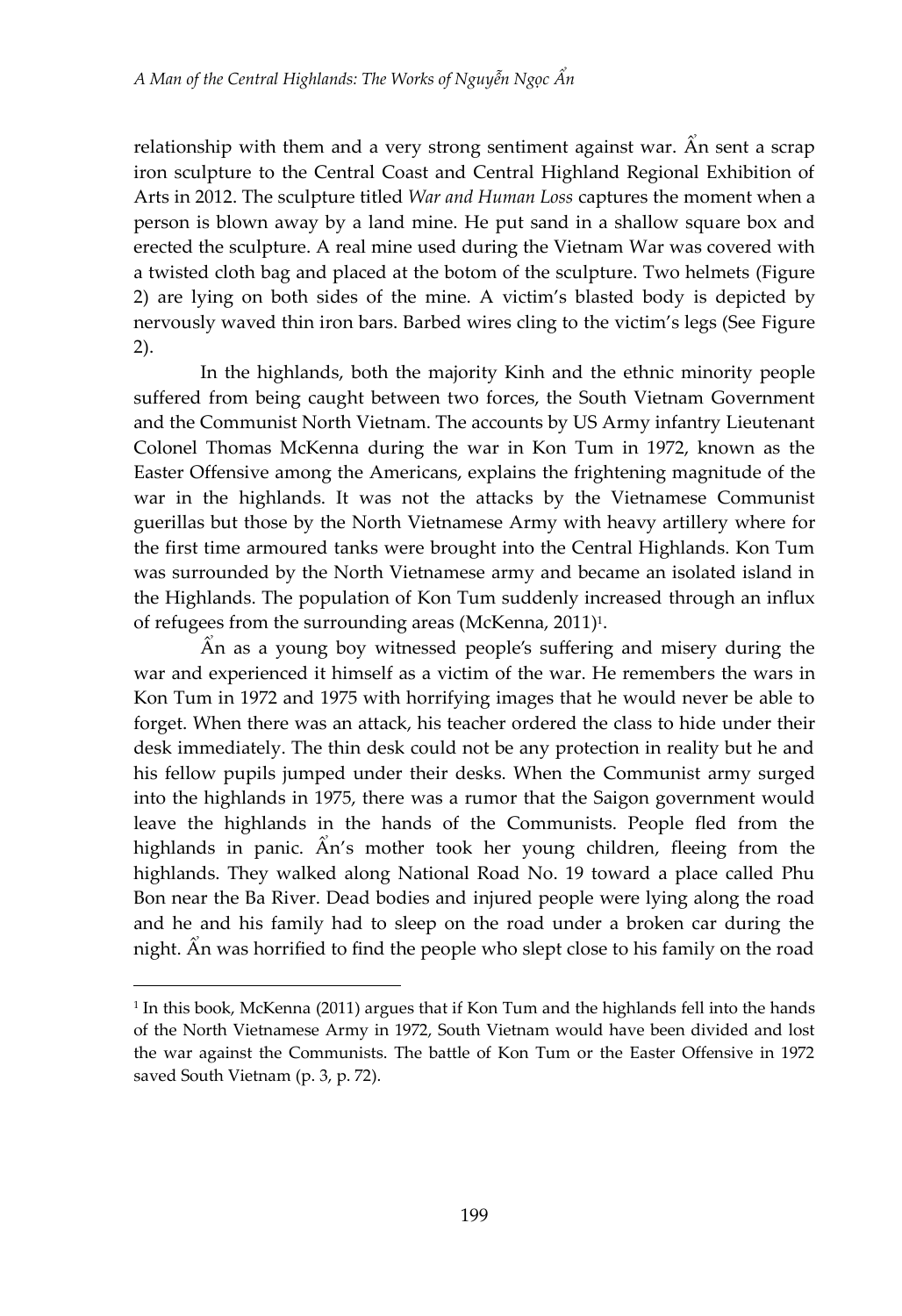were dead the next morning. At the end, his family did not succeed in escaping highlands because they were caught in a crossfire between the Communist and South Vietnamese armies. They had to turn around and walk on the bloody road back to Kon Tum. In this horrifying failed escape, An witnessed many citizens killed in the crossfire. He remembered that many of those victims were young children. During interviews,  $\hat{A}$ n repeatedly indicated his fear that Vietnamese society might lose those memories of the war. To think of people's loss and suffering during the war and the prolonged pain from which people like himself still endure, he argued that the memories of the war should not wither away: "It is my duty to continue to teach younger generations about the horror and misery of the wars".

When one enters Eva Café, one notices a tall statue of scrap iron standing at the side. It is about 2.5 metres tall and made out of a bombshell used during the war. An cut the bomb shell in half and used one half of the bombshell to make a soldier's body, indicating that he is always missing half of himself: The half he left with his family and loved ones back in their country. Three iron rings around the soldier's body indicate various laws and regulations that he has to follow. The soldier's upper body has a hole in the shape of heart. In front of the hole an antiwar mark is dangling like pendant (Figure 3).



Figure 3: Soldier's sculpture in Eva Café: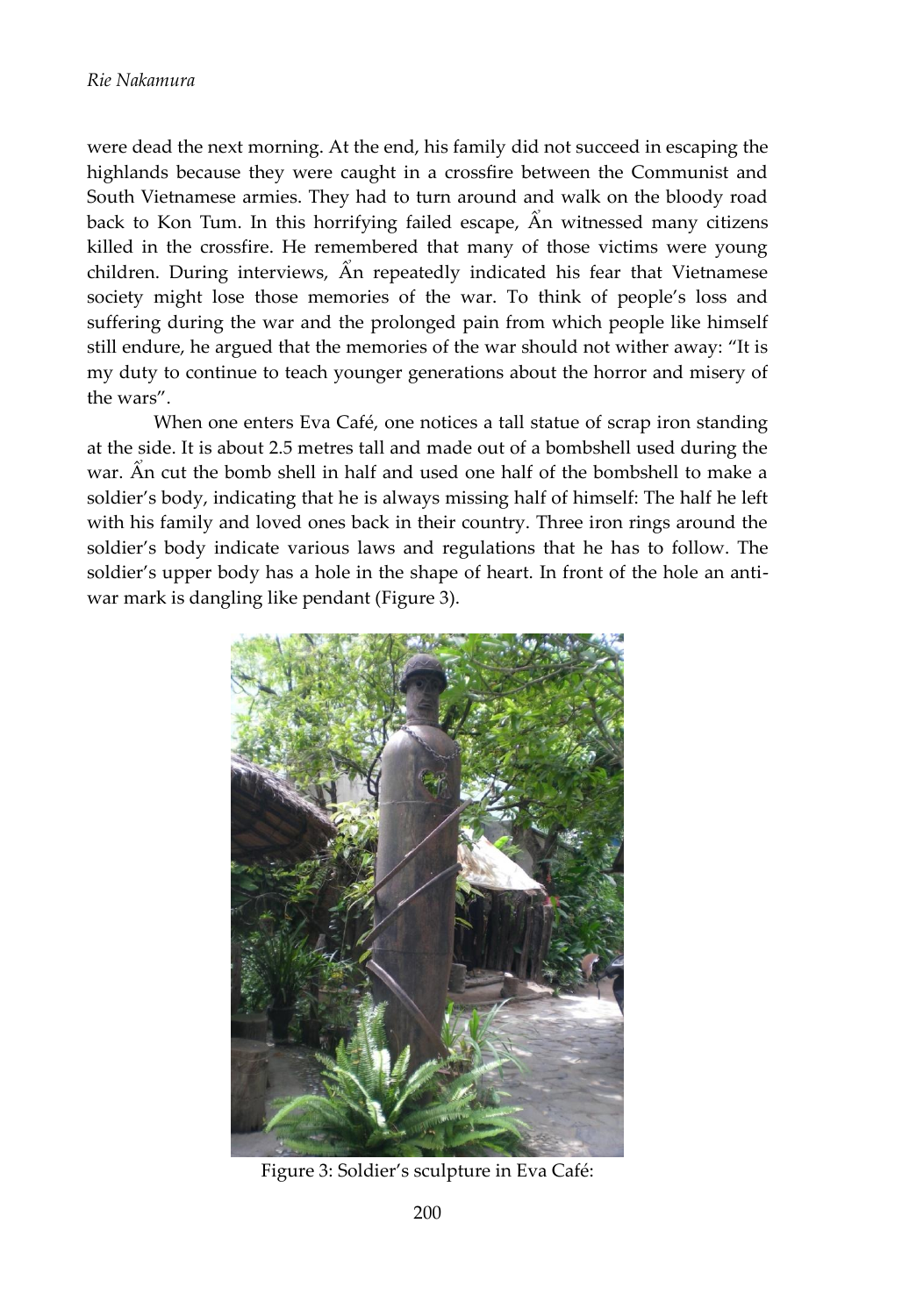The heart-shaped hole is the soldier's heart and the anti-war mark expresses the soldier's true, suppressed feelings. Since the bombshell used for this sculpture was American-made, the sculptural figure seems to be a US soldier. When war is the theme of  $\hat{A}n$  art work, he does not blame anybody or any side. He tries to express the sorrow and suffering of the people who experience war regardless of their backgrounds.

### **Conclusion**

In his art, An treates ethnic minorities and soldiers as fellow humans. Through this generalization, he expresses the universal themes of life and death. The undercurrent of his artwork is his strong identity as a man of the central highlands. His art is rooted in his empathy and proximity to the highland ethnic minority people and the war victims such as the soldiers and himself. Such empathy and proximity have been developed through his life in the highlands as he has identified himself with this special region. His identity as a man of the central highlands is also reflected in the distance that he has kept from the Department of Culture and Information, the Communist party, and the Central Government as the central highlands is registered outside of its control.

Asserting one's identity with a particular region in Vietnam is a recurring phenomenon that I have noticed in the past several years. When I visit Vietnam, I often go out with my friends working at the Southern Institute of Sustainable Development, formally known as the Southern Institute of Social Sciences. At one of our dinner gatherings, my friends and fellow reseachers discussed a book written by an Australian scholar Philip Taylor who has done extensive field research in the Mekong Delta and southern Vietnam. They praised his book by saying that Taylor really understood the South. In his book, Taylor argues that southern Vietnam is different from the north because of its different historical development and its culture. They further mentioned that the reunification of Vietnam has been weathering a unique southern culture. This type of discourse was not heard when I was living in Ho Chi Minh City in the mid-1990s. The phrase I often heard was that "the north has culture, the south has money". It was to my surprise to hear their assertion of a southern identity based on cultural difference and made me realize a widening space of asserting various identities rather than a unified Vietnamese one.

 $\hat{A}$ n's identity as a man of the central highlands, not a northerner or southerner reflects tolerance of diversification of people's identity in Vietnam. An's art work is fortelling a heterogeneity of views, perspectives and identities in Vietnam under one party domination.